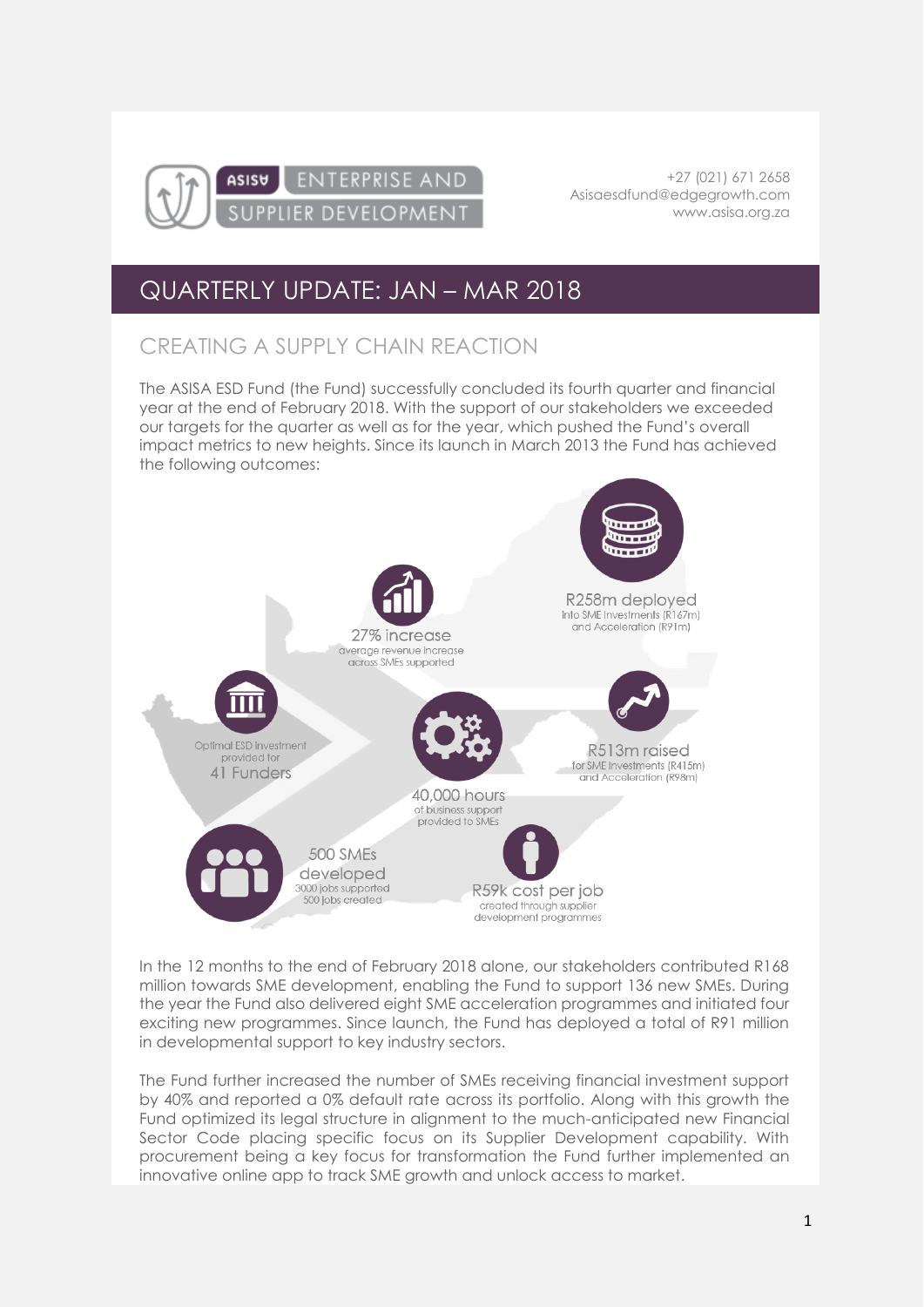During the financial year under review the Fund focused its efforts on accelerating transformation by developing black-owned SMEs linked to strategic industry value chains including financial planners, stockbrokers, private equity managers and consulting services. The Fund's Investment Committee also received the green light from the Board to ring fence funding under a Technology Innovation Investment theme to support black-owned entrepreneurs innovating in the technology space.

The Fund is grateful for the support of its investors and funders as well as the leadership of its Board. In partnership we look forward to continue unlocking the growth potential of South Africa's SME sector.

### INVESTMENTS

### CAPITAL DEPLOYED DURING THE LAST QUARTER

The Fund's Investment Committee added three black owned service providers with high growth potential from the short-term insurance space to its investment portfolio in the fourth quarter. Our Investment Committee is responsible for evaluating and approving the Fund's portfolio of investments and boasts investment professionals with experience in corporate finance, private equity and developmental investing.

#### SENSOR NETWORKS



Sensor Networks is a technology business specialising in sensoring devices and data points that can be managed through easy to use mobile applications. Mark Allewell, the founder of Sensor Networks, says the company's current focus is on developing geyser sensors. These sensors can provide substantial cost-cutting benefits to short-term insurers as a result of the geyser sensor and platform's ability to effectively manage and reduce the risk of geyser failure.

The Investment Committee approved an investment of R5 million into Sensor Networks resulting in a stake of 8.36% in the company. The investment will be used to support the firm's continued growth by funding further technology development and providing additional working capital. The Investment Committee believes that this investment will reward the Fund with attractive economic returns while at the same time providing ASISA members with interests in the short-term insurance space with excellent supply chain opportunities.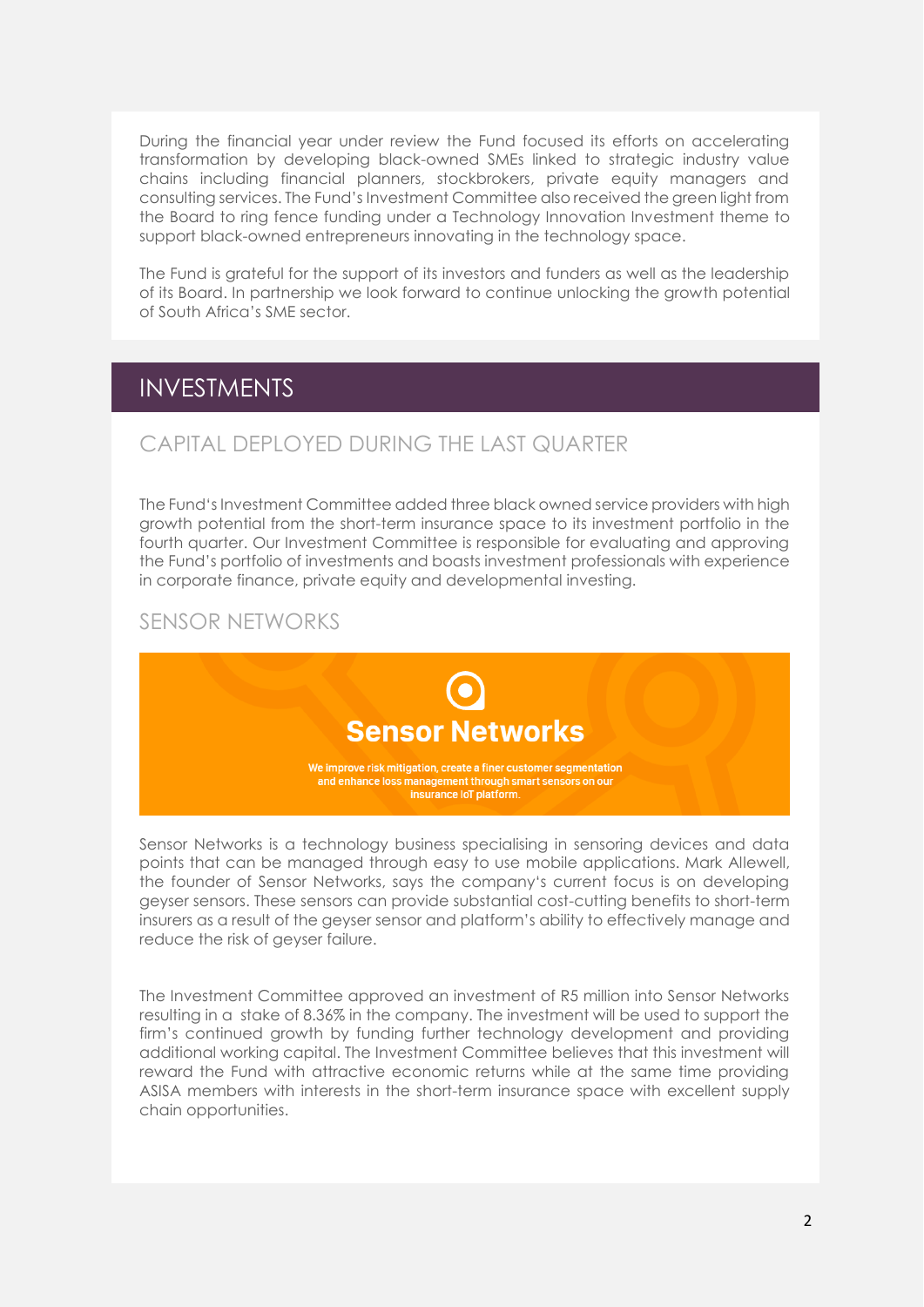G&T AUTOBODY



We are very excited about supporting this very special business with investment funding. G&T Autobody is one of the very few black-woman-owned panel beating shops in the country. Thembi Sithole began her journey in the industry 32 years ago washing cars at a panel beating shop. She worked her way up to the position of receptionist and then administrative assistant. Now she is the sole owner of G&T, recognised as a leading Major Structural Repairer in Johannesburg.

The business has shown tremendous growth over the past five years, doubling its revenues from R5.5 million to R11 million. As part of the Fund's strategic focus to support businesses that contribute to inclusive economic growth, the Investment Committee approved financing of R500 000 into G&T. The funding will be used to purchase new equipment to increase the panel beater's capacity to take on additional work from new insurance clients. As the business continues to provide exceptional service to is client base, and we are confident that G&T will comfortably continue on its growth trajectory.

### HOME INCIDENT MANAGEMENT



Home Incident Management (HIM) provides a transactional processing service to the short-term insurance industry for incident management and claims administration, mostly in the construction, plumbing and electrical space. The company is also working towards branching out into motor claims. The business was started in 2015 by Aleeshen Kisten, Eric Sigama and Devan Reddy. All three have worked in the short-term insurance industry in various executive and management capacities.

The Investment Committee approved financing of up to R4 million into HIM (R2 million upfront and up to R2 million in further tranches). The funding will be used to cover HIM's working capital needs for IT development, a bigger call centre, and marketing the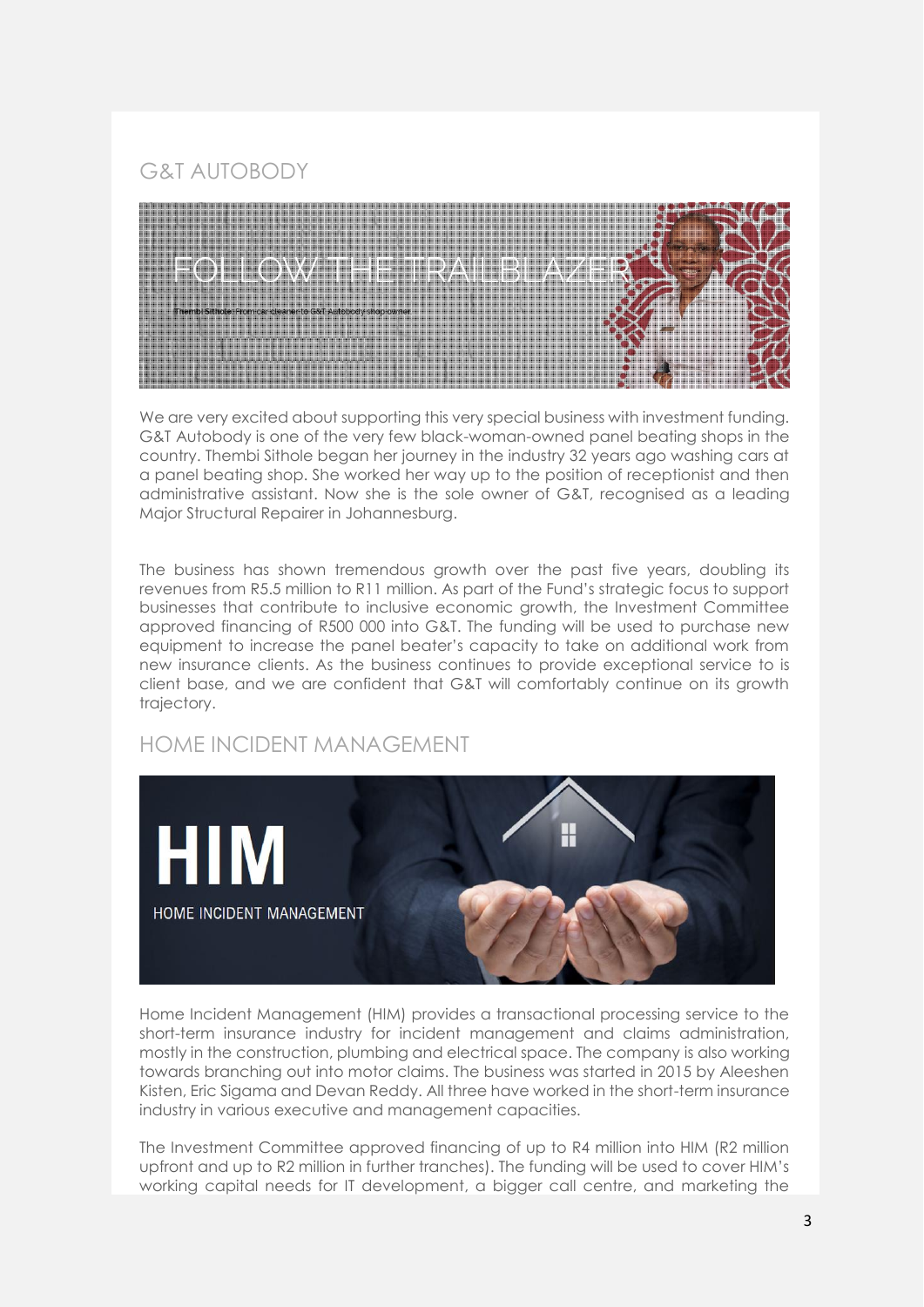business. We believe that this investment has the potential for attractive economic returns. It also offers great supply chain opportunities for short-term insurers, some of which are owned by ASISA members, to increase their transformation spend by channelling claims through a 100% black owned incident manager. In addition, we believe HIM will serve as an excellent strategic partner for the Fund to drive volumes to other empowered short-term insurance service providers, both in the Fund's own portfolio as well as the broader ASISA member supply chains.

## ACCELERATION PROGRAMMES

CASE STUDY: ORIZOE SERVICES



After six years of stubbornly refusing to give up on her fledgling business, Ori Ntsompo, struck gold when Orizoe Services was selected to participate in the *[Sanlam Enterprise](https://www.sanlam.com/about/responsiblebusiness/sanlamfoundation/enterprisedevelopment/Pages/default.aspx)  [and Supplier Development \(ESD\) Programme](https://www.sanlam.com/about/responsiblebusiness/sanlamfoundation/enterprisedevelopment/Pages/default.aspx)* in 2016 and 2017. Sanlam's ESD Programme is the ASISA ESD Fund's longest standing partnership. Together the Fund and the Sanlam Programme support the strategic growth and development of small and medium enterprises linked to Sanlam's supply chain and distribution networks to achieve meaningful transformation through job creation.

Orizoe Services is a Johannesburg-based cleaning and hygiene services business that is black female owned with an all-black staff complement. The company's services include office and industrial cleaning, washroom services, garden maintenance, carpet and upholstery cleaning, window cleaning, as well as pest control and fumigation services.

As part of the Sanlam ESD Programme, Ori was assigned a mentor to help her address the challenges that her business was facing and to help Orizoe Services achieve its full growth potential. At the start of the programme Ori reported that she was feeling overwhelmed by the many responsibilities and challenges. She was struggling to prioritise her long to-do list which included business development and marketing, managing people, financial management, as well as implementing admin processes and a quality management system. Over the next two years, Ori and her mentor worked together closely to prioritise challenges. In addition, the following key projects were devised and implemented with the help of an experienced mentor: